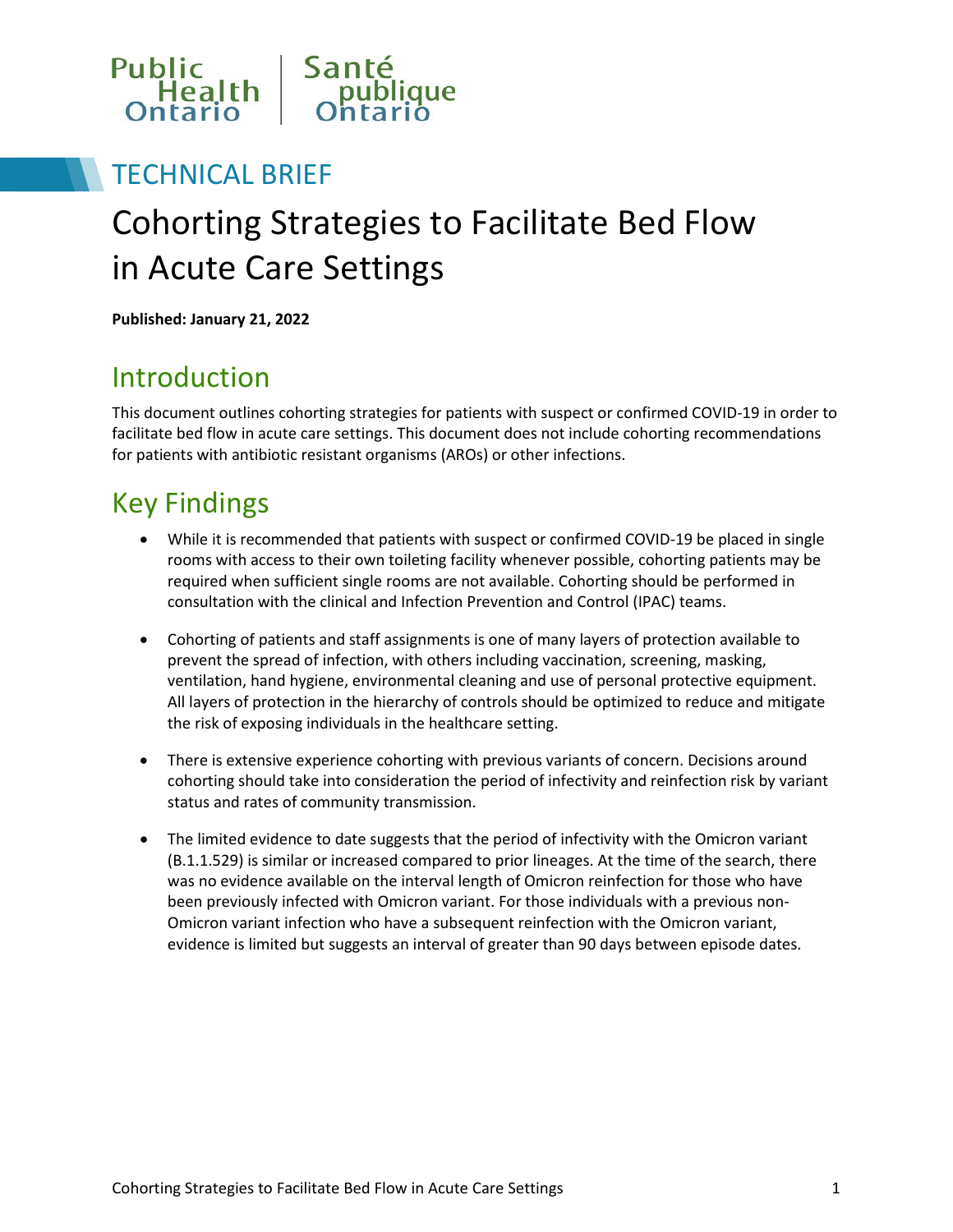## Background

- Ontario continues to experience waves of COVID-19 activity, causing periodic surges in hospital and ICU admissions. Ongoing transmission of SARS-CoV-2 worldwide has resulted in the emergence of multiple variants of concern (VOC), with Omicron as the dominant variant in Ontario. 1
- Rising admissions to acute care hospitals have raised concerns about the number of admitted patients remaining in the emergency departments who cannot be admitted to an inpatient unit.<sup>1</sup>
- Omicron is more transmissible than previous variants in Ontario.<sup>2</sup> The relative contributions of increased transmissibility inherent in the Omicron variant and immune evasion (due to Omicron mutations and waning immunity), is yet to be fully established.
- There is limited evidence on the infectivity of the Omicron variant compared to other variants (Se[e Appendix A\)](#page-6-0). Modelling data from PHO/PHOL suggests that Omicron does not appear to be less infectious compared to other variants and that the period of infectivity is not reduced compared to prior lineages and may be increased in certain instances.
- Evidence on individuals with a previous non-Omicron variant infection who have a subsequent reinfection with the Omicron variant is limited but suggests an interval of greater than 90 days between episode dates (See [Appendix B\)](#page-10-0). No evidence was found on the interval length of Omicron reinfection for those who have been previously infected with Omicron variant. Limited evidence suggests that those with an Omicron variant infection produce an antibody neutralization response to the Omicron variant. No evidence was found that provided the duration of this neutralizing immunity.
- Based on PHO's COVID-19 Variant of Concern Omicron (B.1.1.529) Risk Assessment, December [29, 2021,](https://www.publichealthontario.ca/-/media/documents/ncov/voc/2022/01/covid-19-omicron-b11529-risk-assessment-dec-29.pdf?sc_lang=en) the current risk of increased Omicron transmission in Ontario is high, with a low degree of uncertainty.<sup>2</sup> The risk of reinfection and breakthrough infection (after two doses of Pfizer, Moderna, AstraZeneca, or a heterologous combination) in Ontario is high with a low degree of uncertainty. The two-dose schedule of common COVID-19 vaccines is less effective at preventing Omicron breakthrough infections compared to protection against other VOCs and 'wild-type' SARS-CoV-2. A third vaccine dose increases short-term protection against symptomatic Omicron infection; the duration of protection from a third dose vaccine is unclear and there is early evidence of reduced vaccine effectiveness beginning around nine to ten weeks after a third dose. The risk of increased disease severity is reduced with a high degree of uncertainty. The overall risk assessment may change as new evidence emerges.
- Transmission of a different VOC to an individual that already has active COVID-19 infection has not been described. However, with 100% Omicron in circulation, cohorting of active COVID-19 cases with unknown VOC status would not confer a significant risk to the patients.
- For the purposes of this document, based on the reviewed data on Omicron reinfection in Ontario, recently recovered patients are defined as those who have been taken out of Additional Precautions AND are within 90 days of their infection AND were diagnosed with COVID-19 on or after Dec 20, 2021 (when Omicron represented over 90% of cases in Ontario).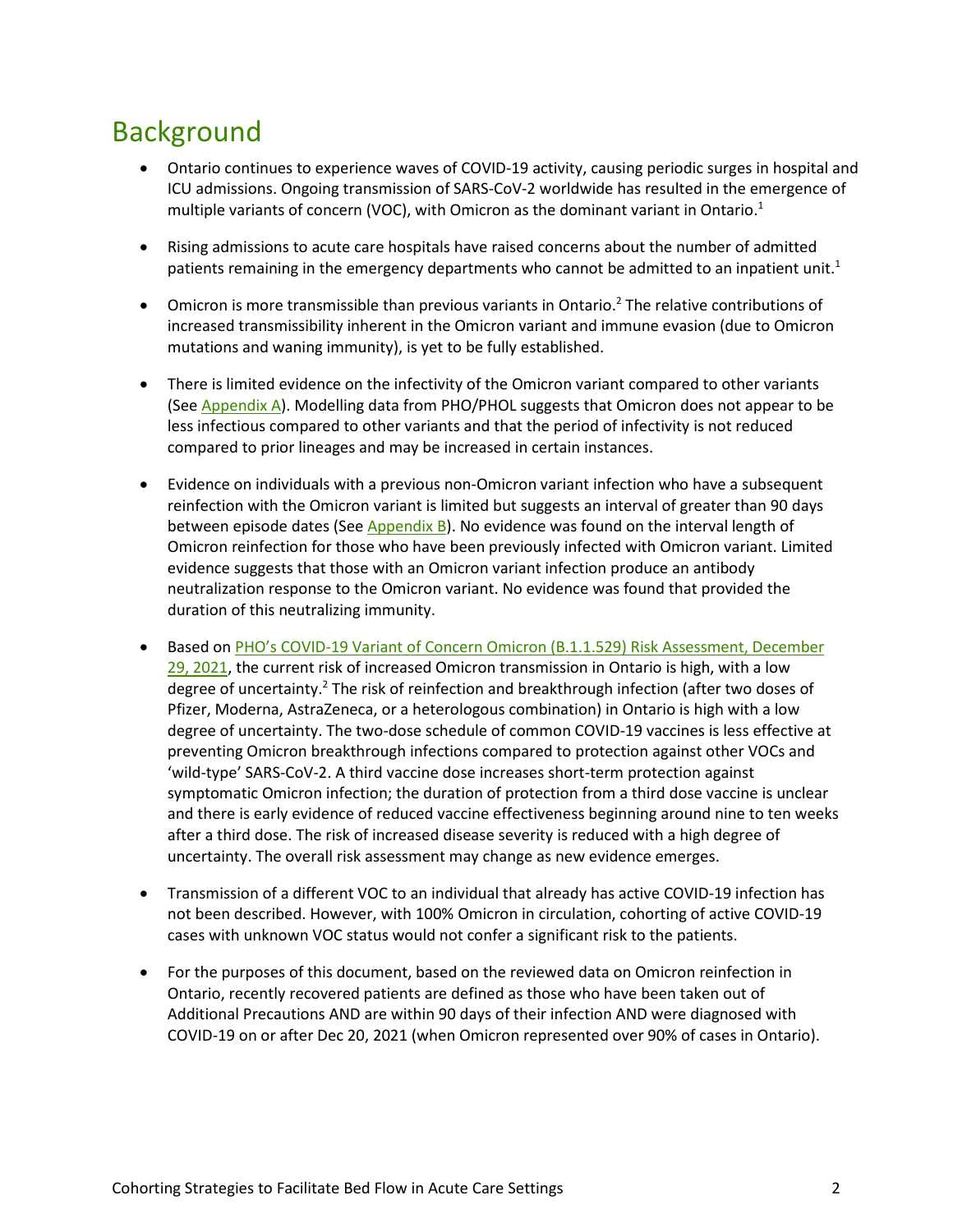## <span id="page-2-0"></span>Methods

A literature search was conducted on January 1 and 2, 2022 by Public Health Ontario (PHO) Library Services to find articles that address Omicron and Delta infectivity period. The search involved one database (Ovid MEDLINE; January 01 to December 30, 2021) and preprints (October 01, 2021 to January 01, 2022). Search terms included, but were not limited to: Omicron, Delta, and infectivity. Titles and abstracts were screened by three reviewers. Two papers were included. One additional paper was identified from previous VOC scanning. Additional articles and grey literature identified for other Scientific and Technical Requests and related work with relevance to this request were also included. Se[e Appendix A](#page-6-0) for a summary of the literature identified through this search.

The PHO Library Services team conducts a rapid review of existing literature on the infectiousness of Omicron variant infections on a weekly basis (every Wednesday). Ovid MEDLINE database was used to search peer-reviewed literature up to December 29, 2021. The search strategy retrieved articles containing at least one search term related to COVID-19, one search term related to Omicron variants, and one search term related to infection/reinfection in the title, abstract, subject heading, or keyword heading fields. A grey literature search including preprints was also conducted for the same time period. Articles were limited to the English language and duplications were removed from the search. Given uncertainty with Omicron reinfection and to understand the interval between subsequent infections, no specific time interval was used in this response. See [Appendix B](#page-10-0) for a summary of the literature identified through this search.

## Jurisdictional Scan

The Greater Toronto Area (GTA) Hospitals updated their IPAC Guidance on December 31, 2021 (Personal communication, Susy Hota). Considerations for the review were the rapid transmission of Omicron variant, now considered the dominant strain in the community, and the subsequent strain on human resources for health care settings when implementing the standard approach to quarantine and isolation. The hospitals of the GTA have identified conditions and internal capacity triggers to adjust their IPAC strategies including early return of Healthcare worker cases and contacts and patient cohorting. The guidance uses a colour coded system for categorizing health care system strain: green for business as usual; yellow for moderate strain and red for high strain.

## Strategies for Cohorting Patients

Cohorting involves grouping patients together with common traits/conditions and/or common infections. Cohorting is often used to confine and contain transmission of virus, but may also be used to provide staffing efficiencies and optimize capacity.

Ideally, when staff resources and hospital beds are not at risk, patients with suspect or confirmed COVID-19 should be cared for in a single room under Additional Precautions with access to their own toileting facility whenever possible.<sup>3</sup>

When there are critical staffing shortages and/or critical bed shortages, patient cohorting strategies may be considered (se[e Table 1\)](#page-3-0).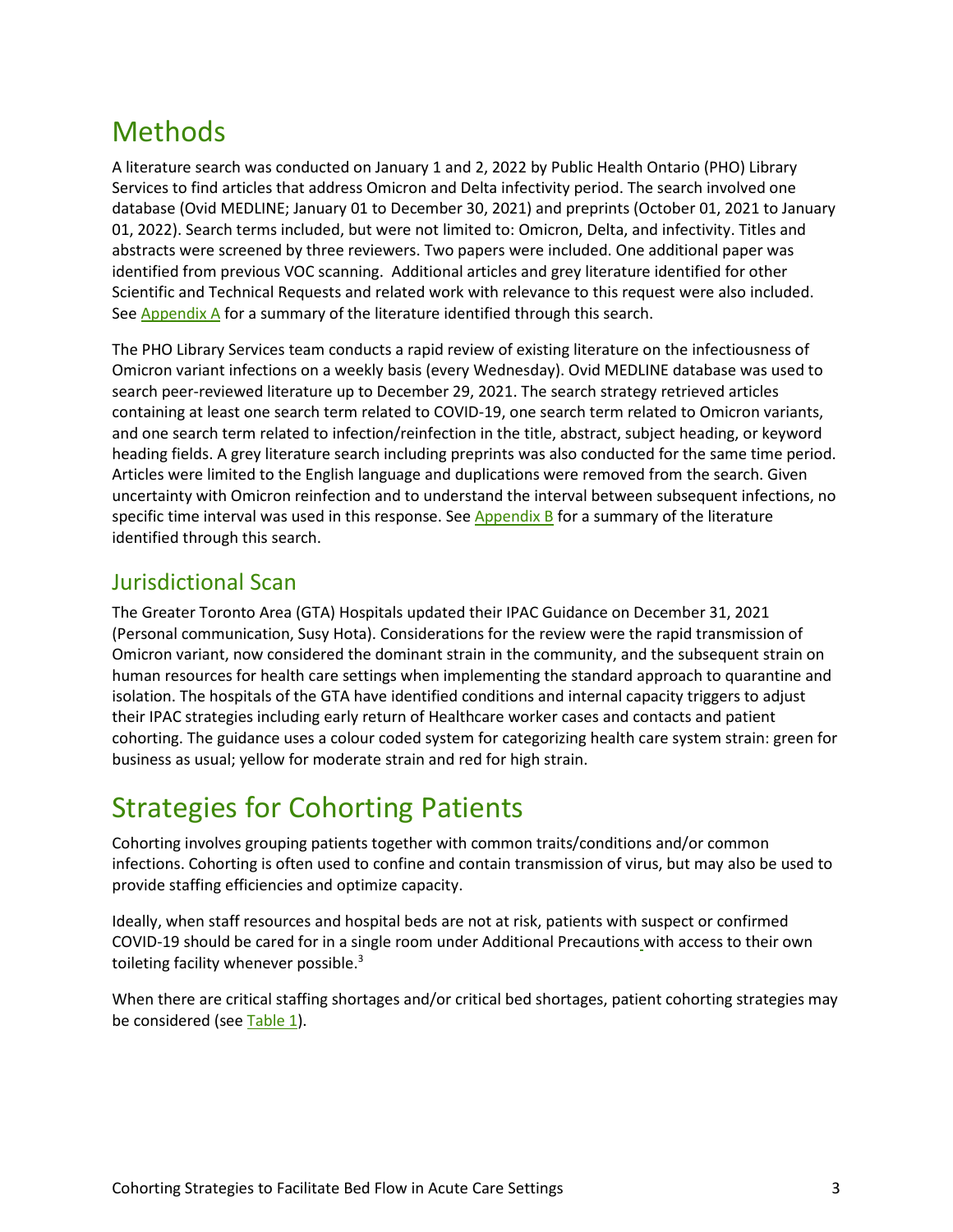#### <span id="page-3-0"></span>**Table 1. Patient Cohorting Options in Acute Care Settings**

| <b>Patient Type</b>                                                                             | <b>Preferred</b>                                                                                  | <b>Alternative</b>                                                                                       | <b>Room Designs</b>                                                                                                        |  |  |
|-------------------------------------------------------------------------------------------------|---------------------------------------------------------------------------------------------------|----------------------------------------------------------------------------------------------------------|----------------------------------------------------------------------------------------------------------------------------|--|--|
| Patients with confirmed<br>COVID-19 by molecular<br>(e.g., PCR) or Rapid<br><b>Antigen Test</b> | Cohort with patients<br>Cohort with recently<br>with confirmed<br>recovered* patients<br>COVID-19 |                                                                                                          | Consider 2+ bed rooms<br>with spatial separation<br>optimized (ideally > 2<br>meters between each<br>patient's bed space). |  |  |
| Patients with suspect<br>COVID-19                                                               | Cohorting not<br>recommended                                                                      | Cohorting not<br>recommended                                                                             | Single room preferred                                                                                                      |  |  |
| Patients with high risk<br>exposure to SARS CoV-2                                               | Cohorting not<br>recommended                                                                      | Cohort with recently<br>recovered patients                                                               |                                                                                                                            |  |  |
| Recently recovered*<br>patients                                                                 | Cohort with patients<br>who are NOT suspect or<br>confirmed COVID-19                              | Cohort with:<br>Patients with<br>confirmed<br>COVID-19<br>Recently<br>$\bullet$<br>recovered<br>patients | Consider 2+ bed rooms<br>with spatial separation<br>optimized (ideally > 2<br>meters between each<br>patient's bed space). |  |  |

\*Recently recovered patients are those who have been taken out of Additional Precautions AND are within 90 days of their infection AND were diagnosed with COVID-19 on or after Dec 20, 2021 (when Omicron represented over 90% of cases in Ontario).

## Strategies for Cohorting Staff

Staff cohorting is the practice of assigning specified health care providers to care only for patients known to be colonized or infected with the same microorganism. Staff cohorting can be used in addition to patient and geographical cohorting by assigning dedicated staff to care for either those patients who are infected or those who are not. This practice can be used, particularly during outbreaks to reduce the potential for cross-infection between patients and limit the number of health care workers and other staff exposed to infected cases by limiting the number of staff interacting with patients. See Table 2 for staff cohorting options.

#### <span id="page-3-1"></span>**Table 2. Staff Cohorting Options in Acute Care Settings**

| <b>Staff Type</b>                                                                           | <b>Preferred</b>                                                                                                               | <b>Alternative</b>                                                                                                                             |  |  |
|---------------------------------------------------------------------------------------------|--------------------------------------------------------------------------------------------------------------------------------|------------------------------------------------------------------------------------------------------------------------------------------------|--|--|
| Staff with confirmed COVID-<br>19 returning to work during<br>their self-isolation period** | May be assigned to:<br>Patients with confirmed<br>$\bullet$<br>COVID-19<br>Patients who are recently<br>$\bullet$<br>recovered | Usual assignments, but if feasible avoid<br>direct care of patients at highest risk of<br>severe disease (e.g. unvaccinated older<br>patients) |  |  |
|                                                                                             | Keep staffing assignment<br>consistent to minimize exposures.                                                                  | Keep staffing assignment consistent to<br>minimize exposures.                                                                                  |  |  |

Refer to Ministry of Health for additional workplace precautions <mark>COVID-19 Integrated Testing & Case and</mark> [Contact Management. Interim Guidance: Omicron Surge4](https://www.health.gov.on.ca/en/pro/programs/publichealth/coronavirus/docs/contact_mngmt/management_cases_contacts_omicron.pdf)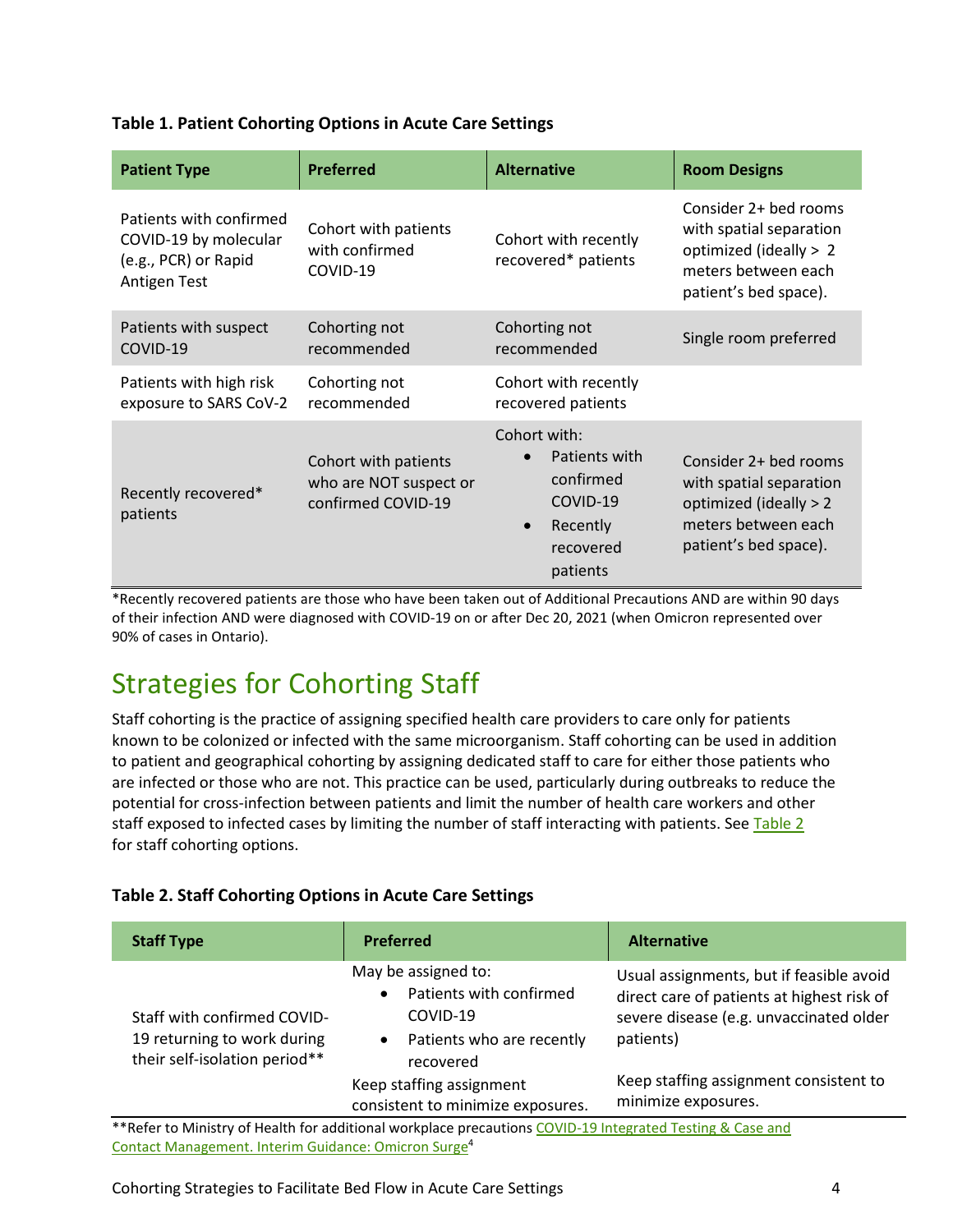# Strategies for Managing Essential Care Partners of Cohorted Patients

Considerations for choice and safe management of essential care partners of cohorted patients should be documented in the patient care plan and may include the following:

- Their risk of acquisition and/or transmission of COVID-19 i.e., whether they currently infected, exposed or recovered from COVID-19 (lowest risk for those who are recently recovered from infection with Omicron variant)
- Their risk for infection and severe disease (e.g., age, vaccination status including booster)
- Their ability to understand and follow directions for IPAC practices including PPE donning and doffing, hand hygiene and travelling directly to/from and remaining within the patient care environment.
- Compliance with self-isolation, screening and testing requirements of the organization

## Considerations for Patient Cohorting

In addition to applying available evidence there are many important contextual factors that need to be considered as part of any risk assessment and recommendations:5

- Patient cohorting should only be considered when appropriate facilities and staffing are available.
- Geographical cohorting refers to restricting patients who are infected or colonized with the same microorganism to several rooms along a corridor or an entire clinical unit. Use of this practice can limit transmission by separating those who are infected or colonized to a specified area away from those who are not.
- Multiple bed moves to accommodate cohorting can be associated with unintended consequences including increased potential risk of transmission, increased strain on staffing, and adverse effects on patient care and safety [such as increase in falls](https://www.ncbi.nlm.nih.gov/pmc/articles/PMC6927259/) and disorientation.<sup>6</sup>
- When considering cohorting, other factors that impact both cohorting and bed flow should be evaluated:
	- Turnaround times of relevant diagnostic test results
	- Environmental and portering service resources
	- Need to accommodate a caregiver/parent/aide
	- Medical and safety needs of the patient
	- Skill set of clinical staff
- Cohorting should never compromise infection control practices and Additional Precautions must be applied **individually** for each patient within the cohort when applicable.
- Clear protocols should be available to guide staff in the appropriate use of PPE within and between cohorts including donning and doffing practices.<sup>7</sup>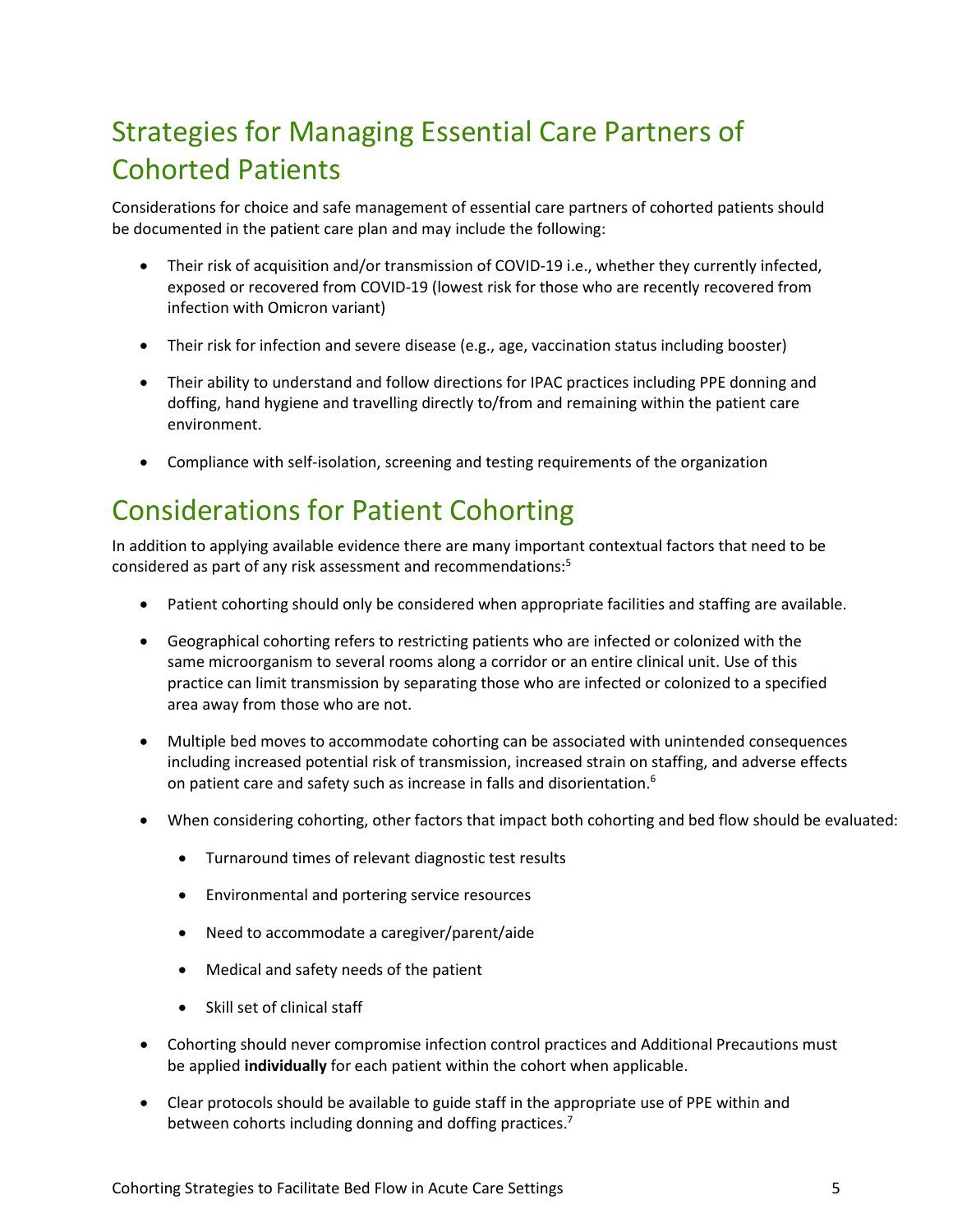- Care equipment must be dedicated to each patient or cleaned between uses on patients/residents in the same cohort.
- Patients should not be cohorted if there is a risk of transmission of other infections, e.g., *Clostridium difficile* infection.
- Patients with confirmed COVID-19 can be cohorted regardless of VOC status.
- Patients with suspect COVID-19 should not be cohorted.<sup>8</sup>
- Patients who are recently recovered may be cohorted with the following:
	- With patients who are NOT suspect or confirmed COVID-19
	- With patients with confirmed COVID-19, starting with the most recently recovered patients
	- With other recently recovered patients
	- With patients with high risk exposure to SARS CoV-2, starting with the most recently recovered patients.
- Prioritize single rooms for:
	- Patients with suspect COVID-19
	- Patients with high risk exposure to SARS CoV-2
- Prioritize multi-bedded rooms for cohorting:
	- Patients with confirmed COVID-19
	- Patients recently recovered from COVID-19
- Cohorting in unconventional spaces (hallways, open bays, repurposed non-clinical rooms) should be avoided for patients with suspect or confirmed or with high risk exposure to SARS Co-V-2.
- Spaces used for cohorting should:
	- Accommodate spatial separation needed between patients within a cohort (ideally >2m between bed spaces) including individual toileting commode at the bedside if feasible
	- Have ventilation optimized
	- Accommodate any safety or medical needs of patients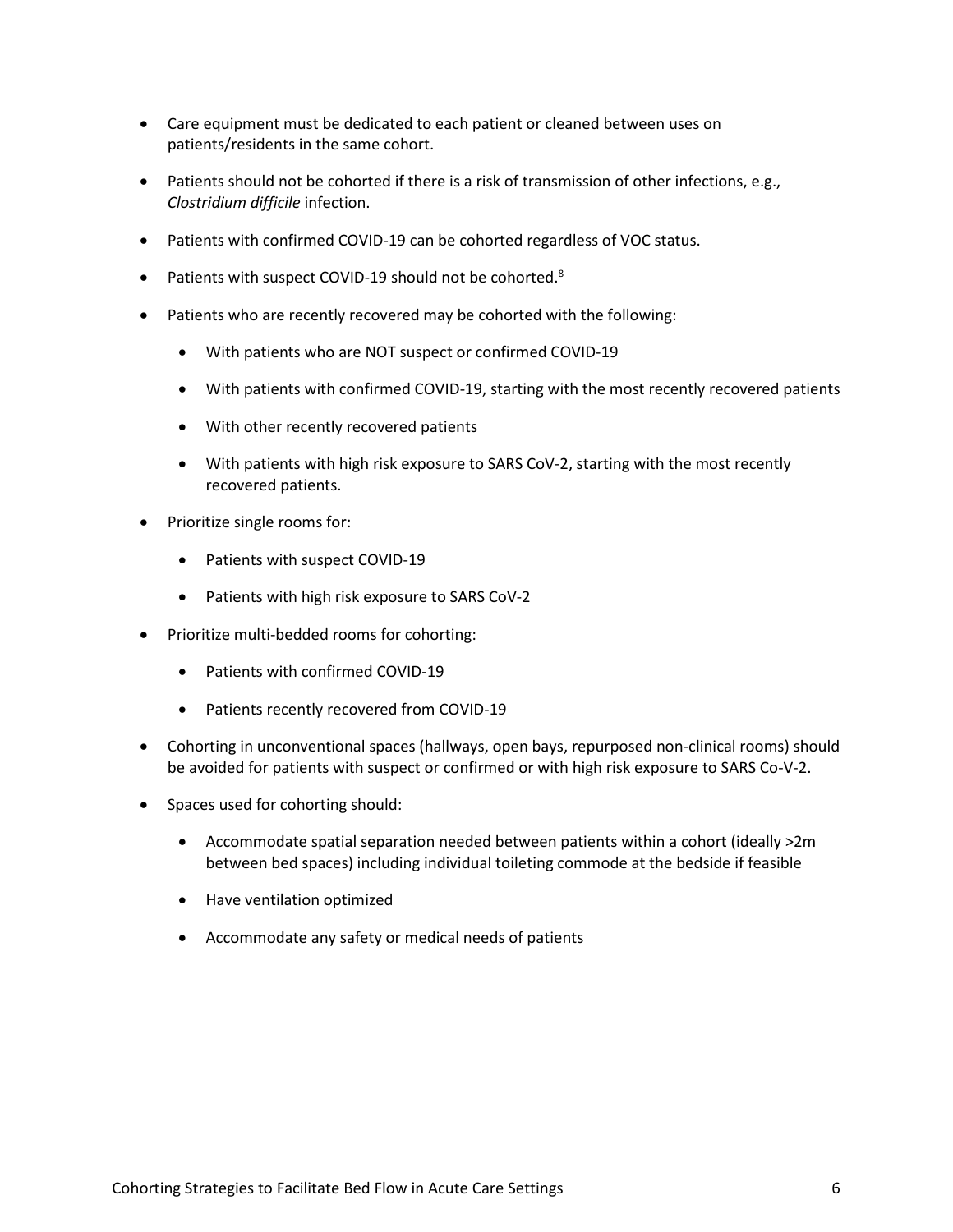# Appendices: Literature Summary

## <span id="page-6-0"></span>Appendix A: Duration of Infectivity

The methods for identifying the literature summarized below are documented in the [Methods](#page-2-0) section.

## Laboratory Considerations

#### **Test-Based Definitions of Infectivity**

- The likelihood of secondary transmission from a COVID-19 infected individual to a non-infected individual is multifactorial. Two factors that affect transmission are the 1) presence and 2) amount of replication-competent (infectious) viruses in the respiratory tract.
- The standard method to detect replication-competent viruses is through viral culture. However, culture is time-consuming, requires specific expertise and infrastructure. Viral culture usually requires a high viral load for viable viruses to be detectable on cultured cells and therefore is not highly sensitive. $9A$  negative culture does not necessarily equate the absence of replicationcompetent viruses in the tested sample.
- Since virus quantification requires parallel testing of previously quantified samples, most laboratories do not routinely measure SARS-CoV-2 copy numbers in clinical samples. A surrogate marker of viral load is the number of PCR thermocycling cycles above which the amplification signal detected in the sample is above the background signal of the assay. The higher the viral load, the lower the number of cycles needed before a signal is detected. PCR assays vary in their efficiency and detection capabilities, therefore the cycle threshold (Ct) value that defines a detected sample may vary significantly depending on which assay is used.

#### **PHO Laboratory Data on Ct Values of Positive Omicron Specimens**

- Between July 1 and November 30, 2021, when Delta was the dominant lineage, the median Ct value of positive SARS-CoV-2 specimens on the laboratory-developed PCR testing platform (LDT) at PHO ranged from 23.6 to 26.7 for asymptomatic cases and 21 to 22.1 for symptomatic cases.
- From December 15 to 20, 2021, as Omicron became the predominant lineage, the median Ct value of positive samples ranged from 20.7 to 24.1 for asymptomatic cases and 18.3 to 22.1 for symptomatic cases (see [Table A1\)](#page-7-0).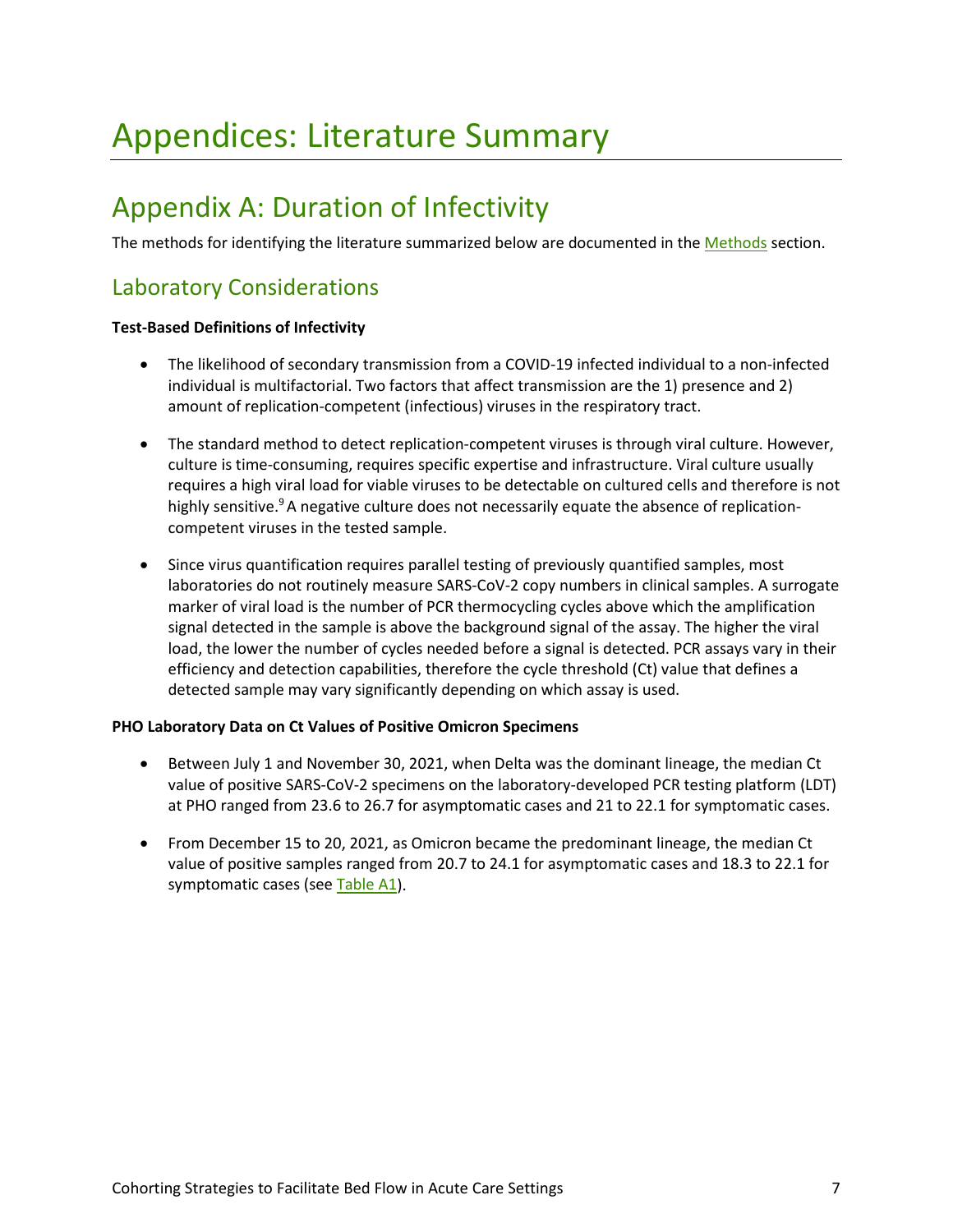<span id="page-7-0"></span>**Table A1. Ct values of confirmed SARS-CoV-2 specimens (n = 2,271) from both symptomatic and asymptomatic cases by vaccination status, December 15 - 20, 2021 (PHO Laboratory).**

| <b>Vaccination Status</b>        | <b>Symptomatic infections</b> |                       |            |            | <b>Asymptomatic infections</b> |                       |        |            |            |      |
|----------------------------------|-------------------------------|-----------------------|------------|------------|--------------------------------|-----------------------|--------|------------|------------|------|
|                                  | N                             | Ct Value (LDT E gene) |            |            | N                              | Ct value (LDT E gene) |        |            |            |      |
|                                  |                               | Median                | <b>P25</b> | <b>P75</b> | <b>Mean</b>                    |                       | Median | <b>P25</b> | <b>P75</b> | Mean |
| Unvaccinated                     | 239                           | 22.1                  | 18.3       | 26.6       | 22.8                           | 224                   | 23.1   | 18.9       | 27.7       | 23.9 |
| 1 dose (partially<br>vaccinated) | 23                            | 18.3                  | 16.7       | 21.7       | 19.9                           | 38                    | 24.1   | 19.6       | 28.6       | 24.6 |
| 2 dose BTI                       | 835                           | 20.7                  | 17.5       | 24.6       | 21.7                           | 876                   | 20.7   | 17.8       | 25.4       | 22.3 |
| 3-dose BTI                       | 15                            | 22.8                  | 20.1       | 25.4       | 23.8                           | 21                    | 22.5   | 20.9       | 28.1       | 24.1 |
| Total                            | 1,1<br>12                     |                       |            |            |                                | 1,159                 |        |            |            |      |

**Table A1 Legend**: N, number of cases; Ct, cycle threshold; LDT, laboratory-developed test; E, envelope; P25, lower quartile (25<sup>th</sup> percentile); P75, upper quartile (75<sup>th</sup> percentile); BTI, breakthrough infection.

• Overall, there seemed to be a trend towards slightly lower Ct values during the period of December 15 to 20, 2021 compared to the period of July 1 to November 30, 2021, especially among breakthrough infections. This could suggest slightly increased infectivity risk in these populations, although further analyses are needed to address whether these differences are statistically significant. One hypothesis could be that the reduced vaccine effectiveness against Omicron could lead to higher viral loads in seen vaccinated populations.

#### **Ct Values and Viral Dynamics for Omicron Based on Symptom Onset**

• Modelling from PHO's laboratory data and public health's case and contact management (CCM) tool also reinforces that Omicron does not appear to be less infectious compared to other variants (see [Figure 1\)](#page-8-0). Based on estimates of Ct values by days since symptom onset, the modelling data suggests equivalent (if not slightly increased) viral loads around the time of symptom onset compared to prior lineages. The viral load dynamics over time also suggest that the period of infectivity is not reduced compared to prior lineages and may be increased in certain instances. With other variants of concern, a faster reduction in viral load from infection was seen in vaccinated cohorts as opposed to unvaccinated individuals.<sup>10,11</sup> In the case of Omicron however, there does not seem to be a more rapid viral clearance in vaccinated groups (Personal communication, Kevin Brown).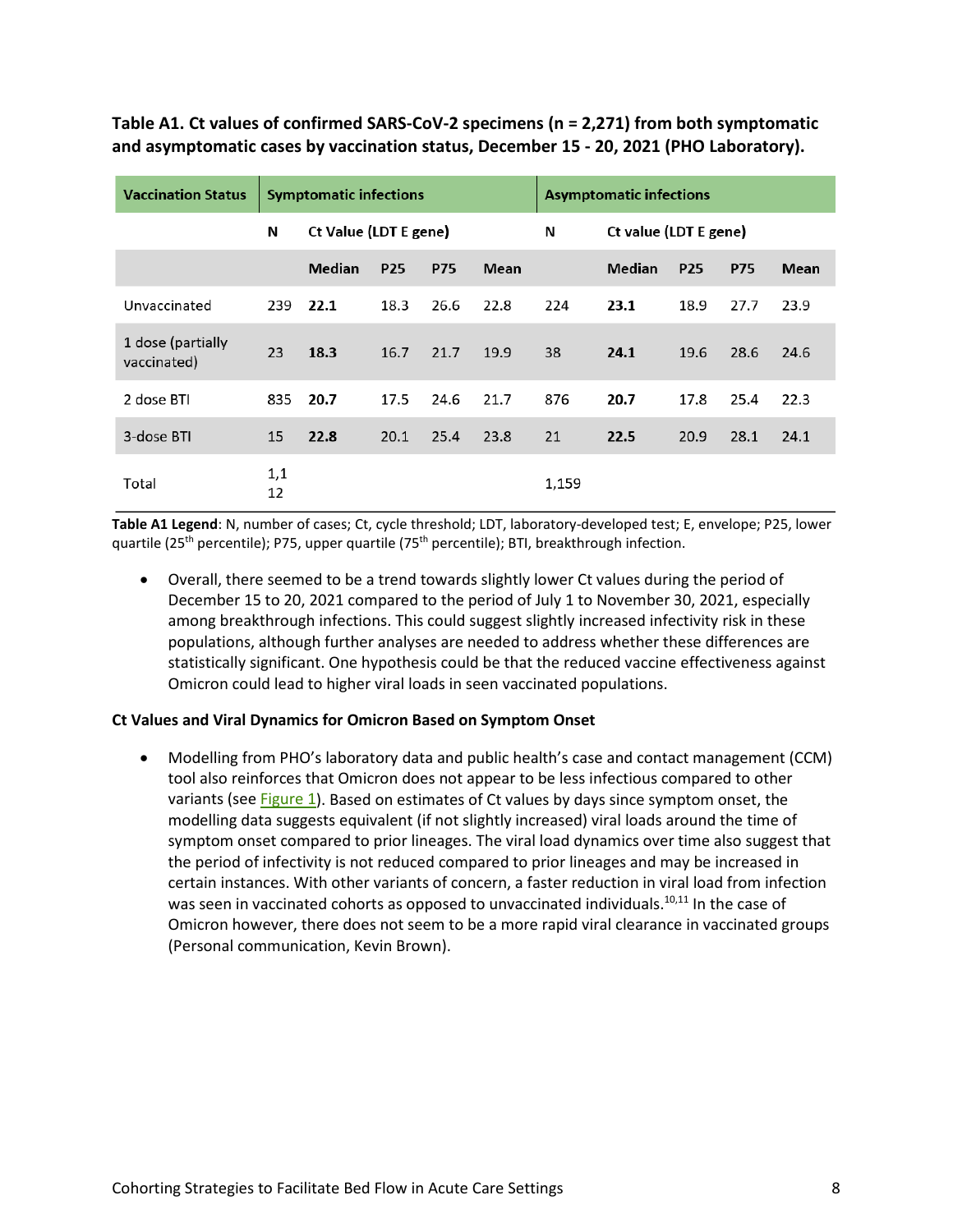

variant - 1. Historic - 2. Alpha - 3. Delta 4. Omicron

<span id="page-8-0"></span>**Figure 1.** Viral load over time from symptom onset and grouped by age in years (20, 40, 60) and vaccination status (unvaccinated vs 2 doses). The viral load is represented by an inverted -y-axis scale of cycle threshold (-Ct), as cycle threshold values are inversely proportional to viral load. The x-axis represents days from symptom onset (days symp to sample), with negative values representative of the pre-symptomatic phase of illness.

### Literature on Duration of Infectivity

- In a rapid review, no evidence was found related to the duration of infectivity and the Omicron variant.
	- In the U.S., the New York Times reported that when the CDC made its recent recommendations to cut isolation periods for infected people from 10 days to five, the CDC incorporated unpublished modeling on the spread of the Delta variant that found the risk of transmission was 13% five days after someone tested positive, and that the CDC was working to make that data public. $12,13$
- A pre-print modelling study of Omicron transmission in Danish households suggests increased secondary attack rates (SAR) of up to 31% by day 7 from primary case identification, compared to 21% for Delta infections.<sup>14</sup> The difference between the two lineages was more significant in vaccinated groups as opposed to unvaccinated groups. The SAR seemed to plateau toward day 7, although the proportion of household members being tested also plateaued by day 7 at around 87-89% of household members.
- Very limited evidence on the duration of infectivity and the Delta variant suggest viral cultures are positive for 5-7 days after onset of illness/positive test, and cultures are usually positive for the same period of time or longer compared to wild-type SARS-CoV infections.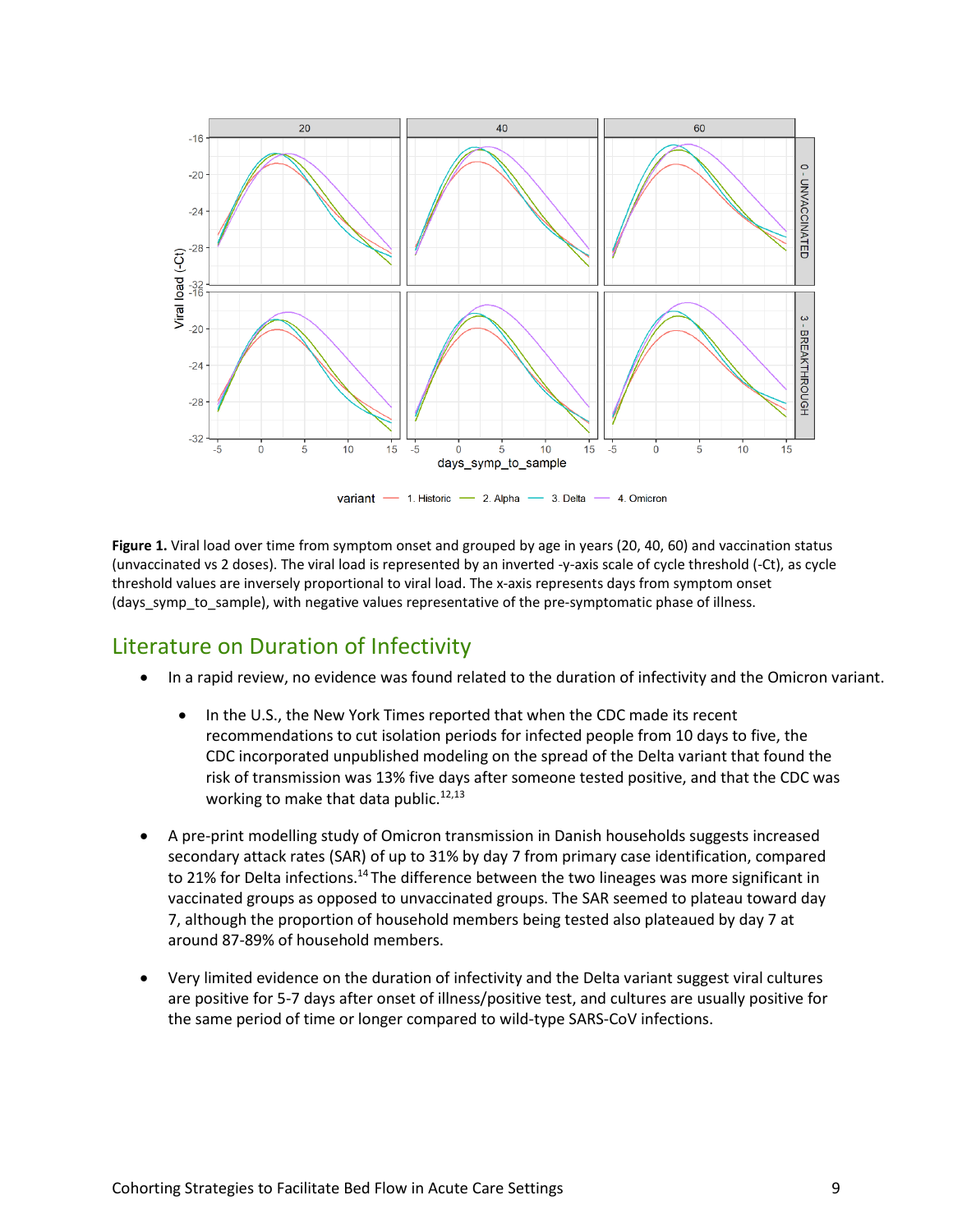- A small study by Siedner et al., examined the duration of viral shedding and culture positivity with post-vaccination breakthrough Delta (n=10) versus non-Delta (n=14) infections.15 Individuals with Delta breakthrough infections had a higher initial viral load, slower viral load decay assessed by PCR (median 13.5 vs 4 days), and longer duration of culturable virus (median 7 vs 3 days) compared to non-delta variants, although the difference in the duration of culturable viruses was not statistically significant. All had negative cultures by day 10, except one individual with Delta who had a positive culture at day 11 and was still symptomatic at the time of culture.
- A pre-print by Salvatore et al., monitored viral shedding markers in vaccinated and unvaccinated individuals in a US federal prison during an outbreak of Delta.<sup>16</sup> The study included 95 cases (78 fully vaccinated, 17 not fully vaccinated). Mid-turbinate nasal swabs were collected for 10 days following an individual's testing confirmation of being infected; a total of 978 mid-turbinate nasal specimens were collected (July 12 - August 4, 2021) and tested using PCR. No significant differences were detected in duration of PCR positivity among fully vaccinated participants versus those not fully vaccinated (median: 13 days). For the duration of culture positivity, no significant difference was found between those that were vaccinated or not fully vaccinated (median: 5 days).
- No evidence was found related to the Omicron variant and the residual risk of infected individuals transmitting COVID-19 based on days since symptom onset. Modeling studies prior to the emergence of VOCs suggest the residual risk is about 3% after 5 days. Limited data on Delta transmission suggest the majority of transmission occurred within 4 days after symptom onset.
	- Pre-VOC modelling data evaluated the residual risk of infected individuals to transmit COVID-19 based on days since symptom onset, and estimated the risk at 10.9-13.7% after 5 days, 2.7-3.1% after 7 days, and 0.3% after 10 days.17
	- [Kang et al.](https://doi.org/10.1101/2021.08.12.21261991) (pre-print) retrospectively analyzed data for cases and close contacts who became secondary cases, all of whom had laboratory-confirmed SARS-CoV-2 infection with Delta (B.1.617.2) in Guangdong, China between May and June 2021.<sup>18</sup> From 94 transmission pairs, infectiousness was estimated to peak at 2.1 days (95% CI: 1.5–2.7 days) before symptom-onset; 73.9% of transmission occurred before illness onset and 97.1% of transmission occurred within 4 days after illness onset.
- PHO has also published the Options for Shortened Quarantine Period for Asymptomatic Close [Contacts](https://www.publichealthontario.ca/-/media/documents/ncov/phm/2021/09/covid-19-shortened-quarantineoptions-asymptomatic.pdf?sc_lang=en) addressing the role for shortening the quarantine period, including limited evidence related to Delta transmission risk.<sup>19</sup> Most of the evidence related to test-based clearance approaches.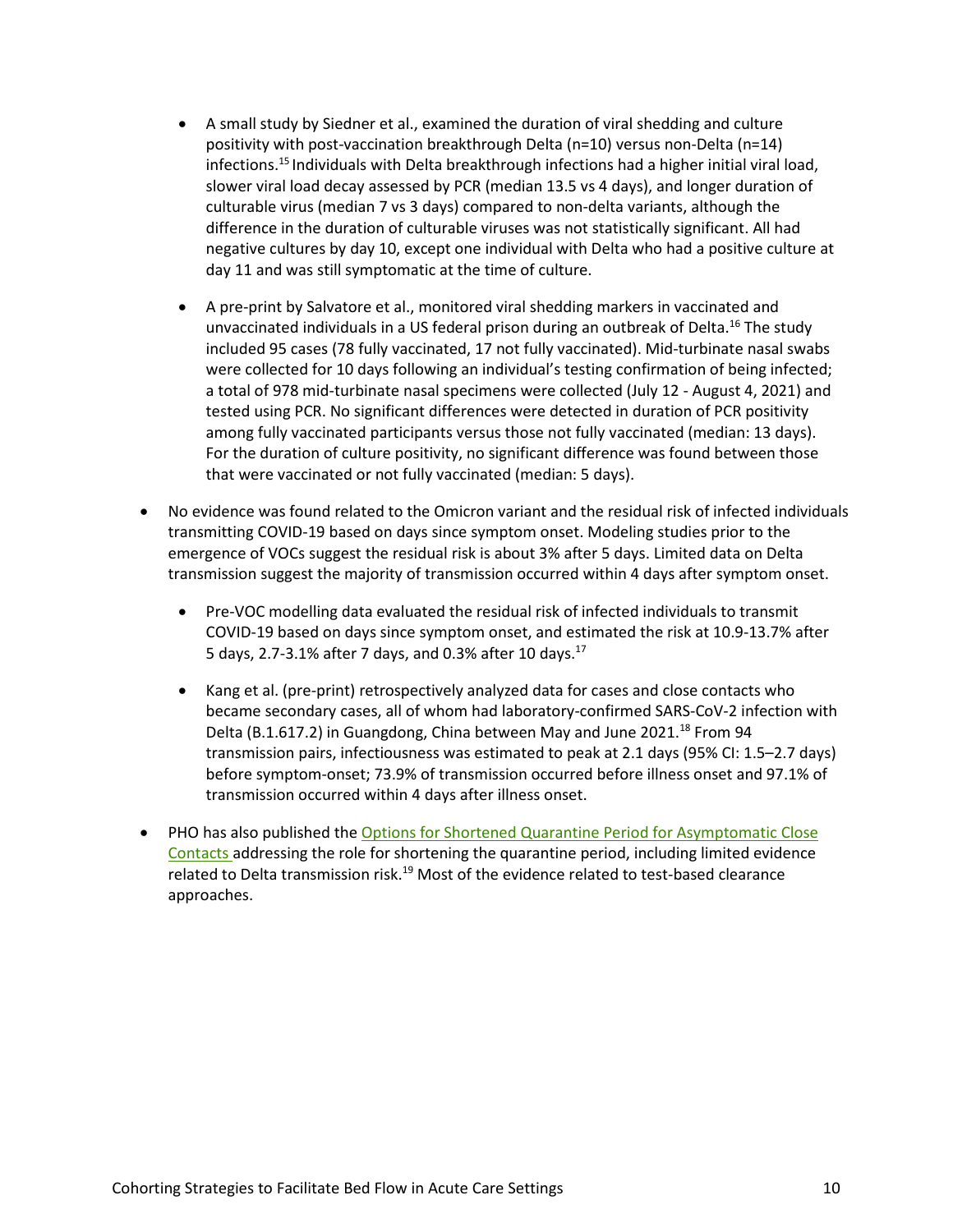## <span id="page-10-0"></span>Appendix B: Existing Evidence on Reinfection

The methods for identifying the literature summarized below are documented in the [Methods](#page-2-0) section.

## Emerging Evidence on Reinfection Pre-Omicron

- In Ontario, th[e COVID-19 Fully Vaccinated and Previously Positive Individual Interim Guidance](https://www.health.gov.on.ca/en/pro/programs/publichealth/coronavirus/docs/contact_mngmt/COVID-19_fully_vaccinated_interim_guidance.pdf) defines a previously positive individual as having a confirmed SARS-CoV-2 infection within 90 days of having been cleared from their initial infection.<sup>20</sup>
	- This guidance does not mean reinfection is not possible within 90 days of initial infection, but rather is based on the lower risk of exposed resolved cases acquiring the infection within the 90 day period.
	- As of January 4, 2022, Ontario has not yet adopted a time-based reinfection case definition.
- In December 2021, the [Public Health Agency of Canada](https://www.canada.ca/en/public-health/services/diseases/2019-novel-coronavirus-infection/health-professionals/national-case-definition.html#re) (PHAC) released a time-based reinfection case definition.<sup>21</sup> This case definition includes confirmed cases that have been classified as resolved and have a subsequent confirmed infection of SARS-CoV-2 at least 90 days after the previous infection episode date.
- Evidence supporting the use of a 90-day interval for reinfections includes:
	- According to the [US Centers for Disease Control and Prevention](https://www.cdc.gov/coronavirus/2019-ncov/hcp/duration-isolation.html#:%7E:text=1%2D5)-,Patients%20who%20have%20recovered%20from%20COVID%2D19%20can%20continue%20to,recovered%20and%20infectiousness%20is%20unlikely.) (CDC), recovered adults can continue to shed detectable but non-infectious SARS-CoV-2 RNA in upper respiratory specimens for up to 3 months after illness onset.<sup>22</sup> Thus, for adults recovered from SARS-CoV-2 infection, a positive SARS-CoV-2 RT-PCR result without new symptoms during the 90 days after illness onset more likely represents persistent shedding of viral RNA than reinfection.
	- Several studies support the use of an interval of 90 days or greater to define reinfection:
		- Lee et al. investigated patients (n=73) with potential SARS-CoV-2 reinfection in the United States (May–July 2020) and did not confirm SARS-CoV-2 reinfection within 90 days of the initial infection based on clinical and laboratory characteristics of cases.<sup>23</sup>
		- Nicholson et al. identified 11 individuals (positive cases between March 18, 2020 and October 31, 2020) who had viral RNA detected from their upper respiratory tract >70 days after their primary SARS-CoV-2 infection.<sup>24</sup> Seven were consistent with probable reinfection (based on time and test based criteria), while four were considered primary infection with prolonged viral RNA shedding. All seven individuals had at least 90 days between their primary SARS-CoV-2 infection and their probable reinfection.
- Some evidence, based on a small number of confirmed SARS-CoV-2 reinfections, support the use of a <90-day interval:
	- Wang et al. conducted a review of 17 cases of genetically confirmed COVID-19 reinfection cases and found the mean interval between the first and the second infections averaged 76 days (range  $19 - 142$ ).<sup>25</sup>
	- Choudhary et al. conducted a review of 20 genetically confirmed COVID-19 reinfection case; the interval between diagnosis of the first infection and the second infection ranged from 44 days to 282 days with a median of 113.5 days.<sup>26</sup>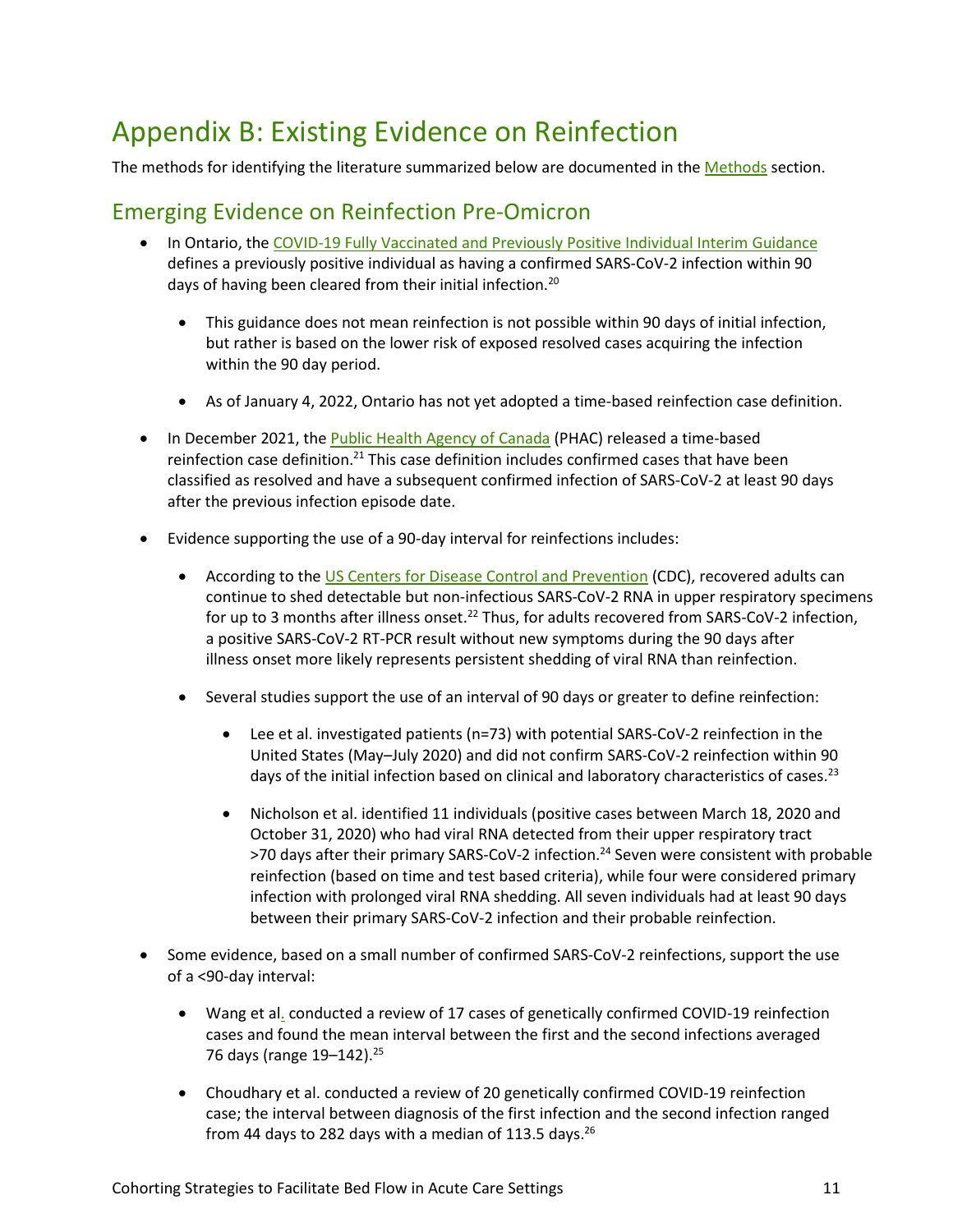## Emerging Evidence on Omicron Reinfection

#### **Non-Omicron to Omicron Reinfection**

Evidence on individuals with a previous non-Omicron variant infection who have a subsequent reinfection with the Omicron variant is limited. Existing evidence suggests that amongst individuals previously infected with a non-Omicron variant who were then re-infected with Omicron variant, the interval between episodes for the vast majority of infections was more than 90 days. However, there is high uncertainty in these findings as most evidence excluded potential reinfections < 90 days between episode dates (as per existing time-based reinfection case definitions).

- The [UK Health Security Agency \(UKHSA\)](https://assets.publishing.service.gov.uk/government/uploads/system/uploads/attachment_data/file/1040076/Technical_Briefing_31.pdf) examined 17 individuals with a previous confirmed infection who were diagnosed with an Omicron variant infection between November 1 and December 3, 2021.<sup>27</sup> The interval to reinfection with Omicron variant from previous SARS-CoV-2 infection ranged from 88 to 541 days (median 314 days) with first episodes occurring both within periods of Alpha and Delta variant dominance.
	- $\bullet$  16/17 cases had an interval of  $>$  90 days and would therefore have been identified as a reinfection on the basis of the UK surveillance definition (an interval between 2 sequential positive SARS-CoV-2 test results of > 90 days).
	- 1/17 cases had an interval of 88 days between 2 positive episodes.
- A more recent [UKHSA](https://assets.publishing.service.gov.uk/government/uploads/system/uploads/attachment_data/file/1043807/technical-briefing-33.pdf) report (December 23, 2021) reports that of 116,683 individuals identified with an Omicron infection between November 1 and December 18, 2021, 11,103 individuals (9.5%) had a previous confirmed infection (by PCR or rapid antigen testing).<sup>28</sup> The interval to reinfection ranged from 90 to 650 days, with a median of 343 days. This was the third episode of infection for 69 individuals (>=90 days between each episode).
- A peer reviewed article from Norway examined an Omicron outbreak, in which 81 of 117 individuals at a Christmas party were infected. 29 In total, 8 of the individuals previously had COVID-19, but none in the previous 4 months.
- A pre-print from South Africa identified 2,796,982 individuals with lab-confirmed SARS-CoV-2 who had a positive test result before August 29, 2021. $30$  There were 35,670 suspected reinfections occurring between November 1 and 27, 2021 (Omicron period). This pre-print only included reinfections if the time between sequential positive tests was at least 90 days. The time between successive positive tests for individuals with suspected reinfections was bimodally distributed with peaks around 180 and 360 days, strongly influenced by the timing of South Africa's epidemic waves.
- Another pre-print from South Africa examined 17,650 Omicron variant 2-dose breakthrough infections (BTI) occurring between November 15 and December 15, 2021.<sup>31</sup> There were 28 reinfections previously infected during the Beta period (February 17 – May 17, 2021) and 786 reinfections previously infected during the Delta period (May 18 – November 14, 2021).
- Kingston, Frontenac, Lennox and Addington area (KFL&A) Public Health Unit has a large Omicron variant driven outbreak that began in early December 2021. As of December 22, 2021 there have been a total of 11 confirmed reinfections with none having occurred within 90 days of the initial infection.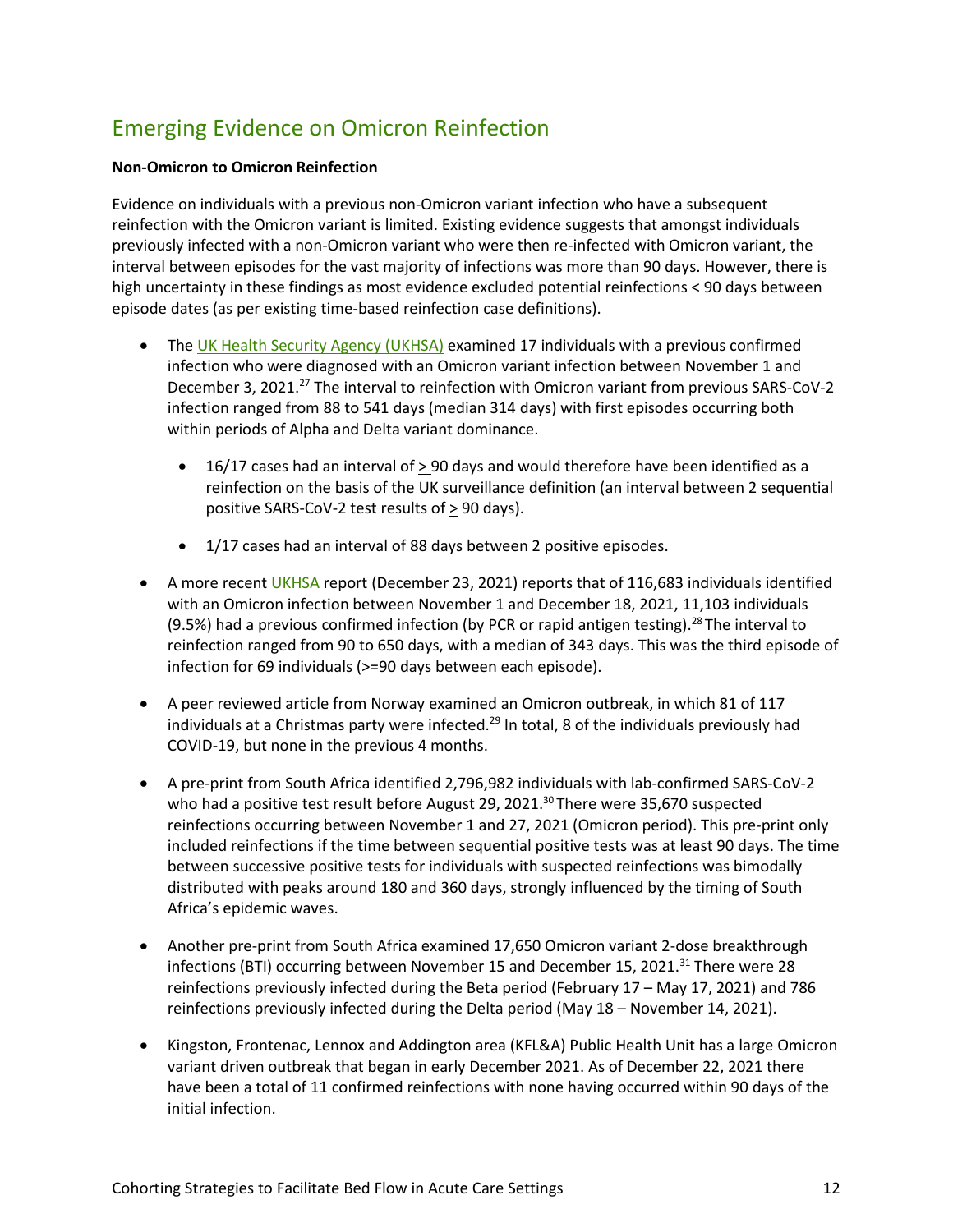• Public Health Ontario's (PHO) [Weekly Epidemiological Summary](https://www.publichealthontario.ca/-/media/documents/ncov/epi/covid-19-omicron-weekly-epi-summary.pdf?sc_lang=en) reports data available from the Case and Contact Management Solution (CCM) for all public health units (PHUs) in Ontario.<sup>32</sup> As of December 29, 2021, 186 (0.6%) of the cases confirmed as B.1.1.529 (Omicron) or S-gene target failure are classified reinfections. This data would under-represent the number of reinfections however, as it only captures cases identified as reinfections meeting the Ministry of Health: Case Definition – Coronavirus Disease (COVID-19) as indicated by public health units selecting the reinfection checkbox.

## Omicron-to-omicron Reinfection

- No evidence was found on the interval length for Omicron reinfection for individuals who have been previously infected with Omicron.
- Limited evidence suggests that those with an Omicron variant infection produce an antibody neutralization response to the Omicron variant. No evidence was found that provided the duration of this neutralizing immunity.
	- A pre-print from South Africa investigated whether Omicron infection amongst 15 individuals elicits neutralizing immunity to both Omicron and Delta virus at enrollment versus a median of 14 days after enrollment.<sup>33</sup> Neutralization of Omicron variant increased 14-fold over this time, showing a developing antibody response to the variant. Importantly, there was an enhancement of Delta variant neutralization, which increased 4.4-fold suggesting that the increase in Delta variant neutralization in individuals infected with Omicron variant may result in decreased ability of the Delta variant to reinfect those individuals.
- As of January 4, 2022, it will have been 57 days since Omicron was first detected in South Africa and it is prudent to continue monitoring evidence regarding whether those with an Omicron infection can be re-infected with Omicron within 90 days of their initial episode date.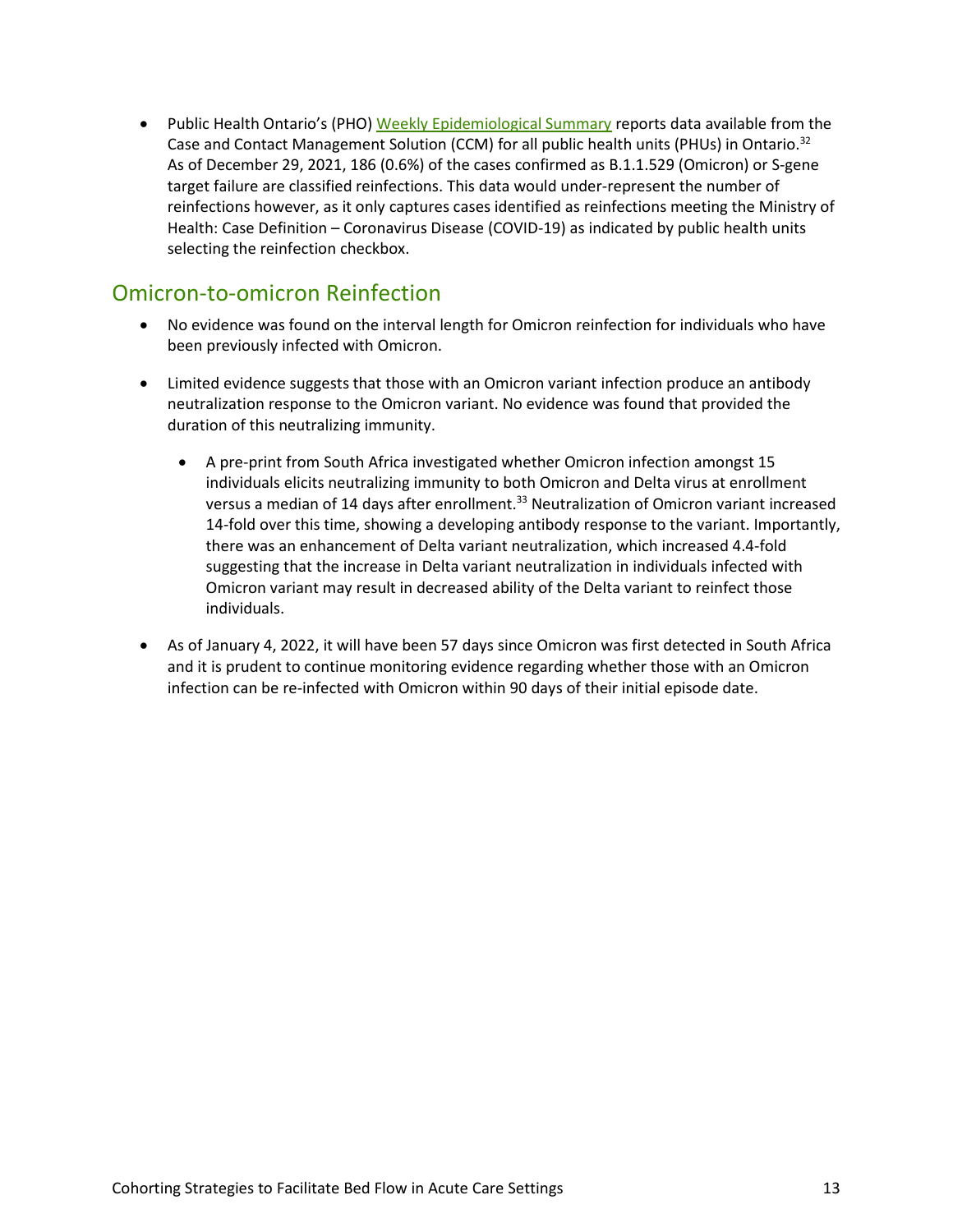## References

- 1. Jüni P, Maltsev A, Katz GM, Perkhun A, Yan S, Bodmer NS; Ontario COVID-19 Science Advisory Table. Ontario dashboard: tracking Omicron [Internet]. Toronto, ON: Queen's Printer for Ontario; 2021 [cited 2022 Jan 17]. Available from:<https://doi.org/10.47326/ocsat.dashboard.2021.1.0>
- 2. Ontario Agency for Health Protection and Promotion (Public Health Ontario). COVID-19 variant of concern Omicron (B.1.1.529): risk assessment, December 29, 2021 [Internet]. Toronto, ON: Queens's Printer for Ontario; 2021 [cited 2022 Jan 17]. Available from: [https://www.publichealthontario.ca/-/media/documents/ncov/voc/2022/01/covid-19-omicron](https://www.publichealthontario.ca/-/media/documents/ncov/voc/2022/01/covid-19-omicron-b11529-risk-assessment-dec-29.pdf?sc_lang=en)[b11529-risk-assessment-dec-29.pdf?sc\\_lang=en](https://www.publichealthontario.ca/-/media/documents/ncov/voc/2022/01/covid-19-omicron-b11529-risk-assessment-dec-29.pdf?sc_lang=en)
- 3. Ontario Agency for Health Protection and Promotion (Public health Ontario). Interim IPAC recommendations for use of personal protective equipment for care of individuals with suspect or confirmed COVID-19 [Internet]. Toronto, ON: Queens's Printer for Ontario; 2021 [modified 2021 Dec 15; cited 2022 Jan 17]. Available from: [https://www.publichealthontario.ca/-](https://www.publichealthontario.ca/-/media/documents/ncov/updated-ipac-measures-covid-19.pdf?la=en) [/media/documents/ncov/updated-ipac-measures-covid-19.pdf?la=en](https://www.publichealthontario.ca/-/media/documents/ncov/updated-ipac-measures-covid-19.pdf?la=en)
- 4. Ontario. Ministry of Health. COVID-19 integrated testing & case, contact and outbreak management interim guidance: Omicron surge [Internet]. Version 2.0. Toronto, ON: Queen's Printer for Ontario; 2022 [cited 2022 Jan 17]. Available from: [https://www.health.gov.on.ca/en/pro/programs/publichealth/coronavirus/docs/contact\\_mngmt/](https://www.health.gov.on.ca/en/pro/programs/publichealth/coronavirus/docs/contact_mngmt/management_cases_contacts_omicron.pdf) [management\\_cases\\_contacts\\_omicron.pdf](https://www.health.gov.on.ca/en/pro/programs/publichealth/coronavirus/docs/contact_mngmt/management_cases_contacts_omicron.pdf)
- 5. Ontario Agency for Health Protection and Promotion, Provincial Infectious Diseases Advisory Committee. Routine practices and additional precautions in all health care settings.  $3<sup>a</sup>$  edition. Toronto, ON: Queen's Printer for Ontario; 2012. Available from: [https://www.publichealthontario.ca/-/media/documents/B/2012/bp-rpap-healthcare](https://www.publichealthontario.ca/-/media/documents/B/2012/bp-rpap-healthcare-settings.pdf)[settings.pdf](https://www.publichealthontario.ca/-/media/documents/B/2012/bp-rpap-healthcare-settings.pdf)
- 6. Toye C, Slatyer S, Kitchen S, Ingram K, Bronson M, Edwards D, et al. Bed moves, ward environment, staff perspectives and falls for older people with high falls risk in an acute hospital: a mixed methods study. Clin Interv Aging. 2019;14:2223-37. Available from: <https://doi.org/10.2147/CIA.S211424>
- 7. Ontario Agency for Health Protection and Promotion (Public Health Ontario). Focus on: cohorting in outbreaks in congregate living settings [Internet]. 2<sup>nd</sup> ed. Toronto, ON: Queen's Printer for Ontario; 2021 [cited 2022 Jan 17]. Available from: [https://www.publichealthontario.ca/-](https://www.publichealthontario.ca/-/media/documents/ncov/cong/2020/06/focus-on%20cohorting-outbreaks-congregate-living-settings.pdf?la=en) [/media/documents/ncov/cong/2020/06/focus-on%20cohorting-outbreaks-congregate-living](https://www.publichealthontario.ca/-/media/documents/ncov/cong/2020/06/focus-on%20cohorting-outbreaks-congregate-living-settings.pdf?la=en)[settings.pdf?la=en](https://www.publichealthontario.ca/-/media/documents/ncov/cong/2020/06/focus-on%20cohorting-outbreaks-congregate-living-settings.pdf?la=en)
- 8. Ontario Agency for Health Protection and Promotion (Public Health Ontario), Provincial Infectious Diseases Advisory Committee. Interim guidance for infection prevention and control of SARS-CoV-2 variants of concern for health care settings [Internet]. 2<sup>nd</sup> revision. Toronto, ON: Queen's Printer for Ontario; 2021 [cited 2022 Jan 17]. Available from: [https://www.publichealthontario.ca/-](https://www.publichealthontario.ca/-/media/documents/ncov/voc/2021/02/pidac-interim-guidance-sars-cov-2-variants.pdf?la=en) [/media/documents/ncov/voc/2021/02/pidac-interim-guidance-sars-cov-2-variants.pdf?la=en](https://www.publichealthontario.ca/-/media/documents/ncov/voc/2021/02/pidac-interim-guidance-sars-cov-2-variants.pdf?la=en)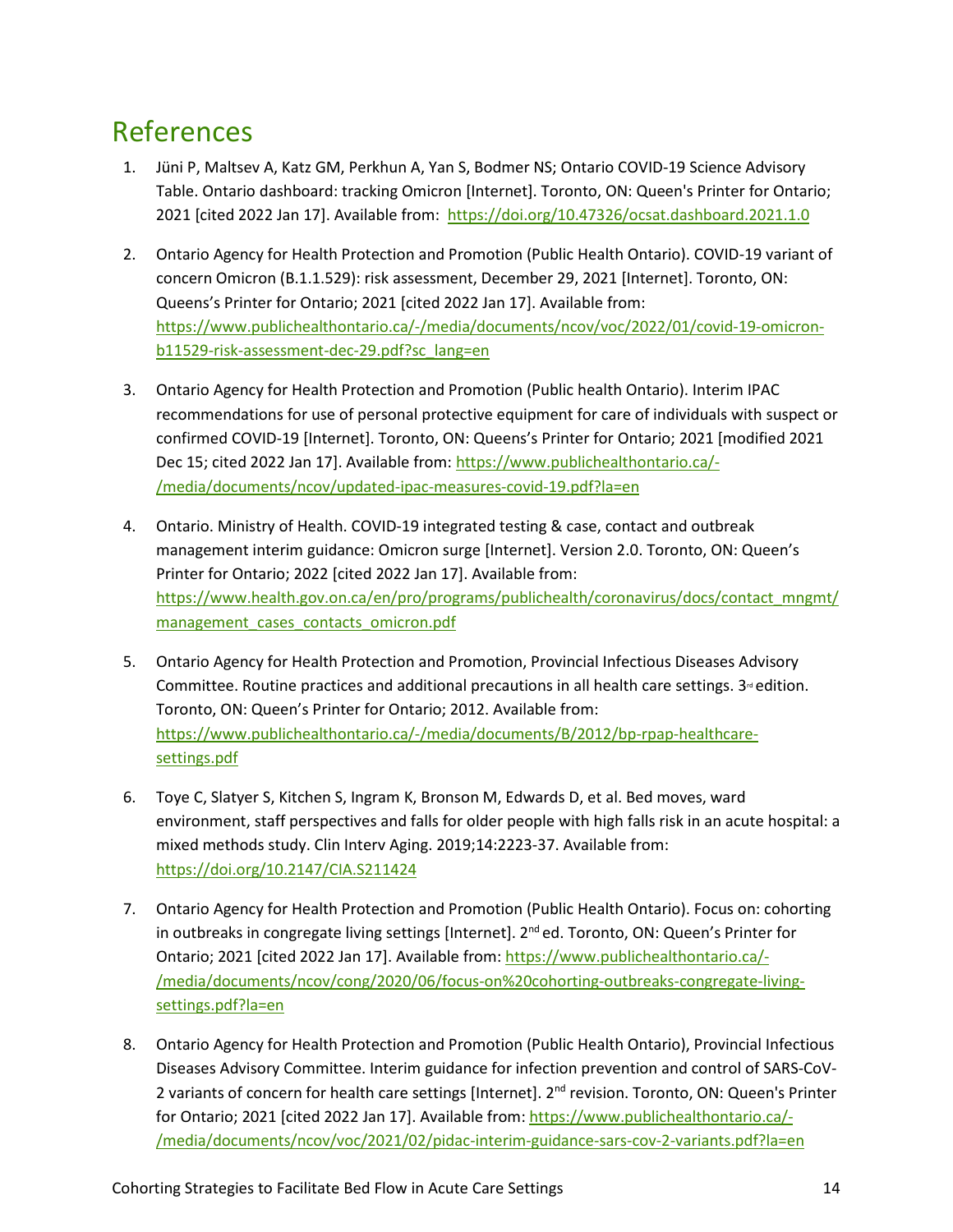- 9. Binnicker MJ. Can testing predict SARS-CoV-2 infectivity? The potential for certain methods to be surrogates for replication-competent virus. J Clin Microbiol. 2021;59(11):e00469-21. Available from: <https://doi.org/10.1128/JCM.00469-21>
- 10. Chia PY, Ong SW, Chiew CJ, Ang LW, Chavatte JM, Mak TM, Cet al. Virological and serological kinetics of SARS-CoV-2 Delta variant vaccine-breakthrough infections: a multi-center cohort study. Clin Microbiol Infect. 2021 Nov 23 [Epub ahead of print]. Available from: <https://doi.org/10.1016/j.cmi.2021.11.010>
- 11. Kissler SM, Fauver JR, Mack C, Tai CG, Breban MI, Watkins AE, et al. Viral dynamics of SARS-CoV-2 variants in vaccinated and unvaccinated persons. N Engl J Med. 2021;385(26):2489-91. Available from: <https://doi.org/10.1056/nejmc2102507>
- 12. Mueller B. Will shortened isolation periods spread the virus? New York Times [Internet], 2021 Dec 28 [modified 2021 Dec 30, cited 2021 Jan 17]. Available from: <https://www.nytimes.com/2021/12/28/health/covid-isolation-period-omicron.html>
- 13. Centers for Disease Control and Prevention. CDC updates and shortens recommended isolation and quarantine period for general population [Internet]. Atlanta, GA: Centers for Disease Control and Prevention; 2021 [cited 2022 Jan 17]. Available from: <https://www.cdc.gov/media/releases/2021/s1227-isolation-quarantine-guidance.html>
- 14. Lyngse FP, Mortensen LH, Denwood MJ, Christiansen LE, Møller CH, Skov RL, et al. SARS-CoV-2 Omicron VOC transmission in Danish households. medRxiv 21268278 [Preprint]. 2021 Dec 27 [cited 2022 Jan 10]. Available from:<https://doi.org/10.1101/2021.12.27.21268278>
- 15. Siedner MJ, Boucau J, Gilbert RF, Uddin R, Luu J, Haneuse S, et al. Duration of viral shedding and culture positivity with post-vaccination SARS-CoV-2 delta variant infections. JCI insight. 2021 Dec 6 [Epub ahead of print]. Available from: <https://doi.org/10.1172/jci.insight.155483>
- 16. Salvatore PP, Lee CC, Sleweon S, McCormick DW, Nicolae L, Knipe K, et al. Transmission potential of vaccinated and unvaccinated persons infected with the SARS-CoV-2 Delta variant in a federal prison, July-August 2021. medRxiv 21265796 [Preprint]. 2021 Nov 19 [cited 2022 Jan 21]. Available from[: https://doi.org/10.1101/2021.11.12.21265796](https://doi.org/10.1101/2021.11.12.21265796)
- 17. Shrestha NK, Marco Canosa F, Nowacki AS, Procop GW, Vogel S, Fraser TG, et al. Distribution of transmission potential during nonsevere COVID-19 illness. Clin Infect Dis. 2020;71(11):2927-32. Available from: <https://doi.org/10.1093/cid/ciaa886>
- 18. Kang M, Xin H, Yuan J, Ali ST, Liang Z, Zhang J, et al. Transmission dynamics and epidemiological characteristics of Delta variant infections in China. medRxiv 21261991 [Preprint]. 2021 Aug 13 [cited 2022 Jan 21]. Available from: <https://doi.org/10.1101/2021.08.12.21261991>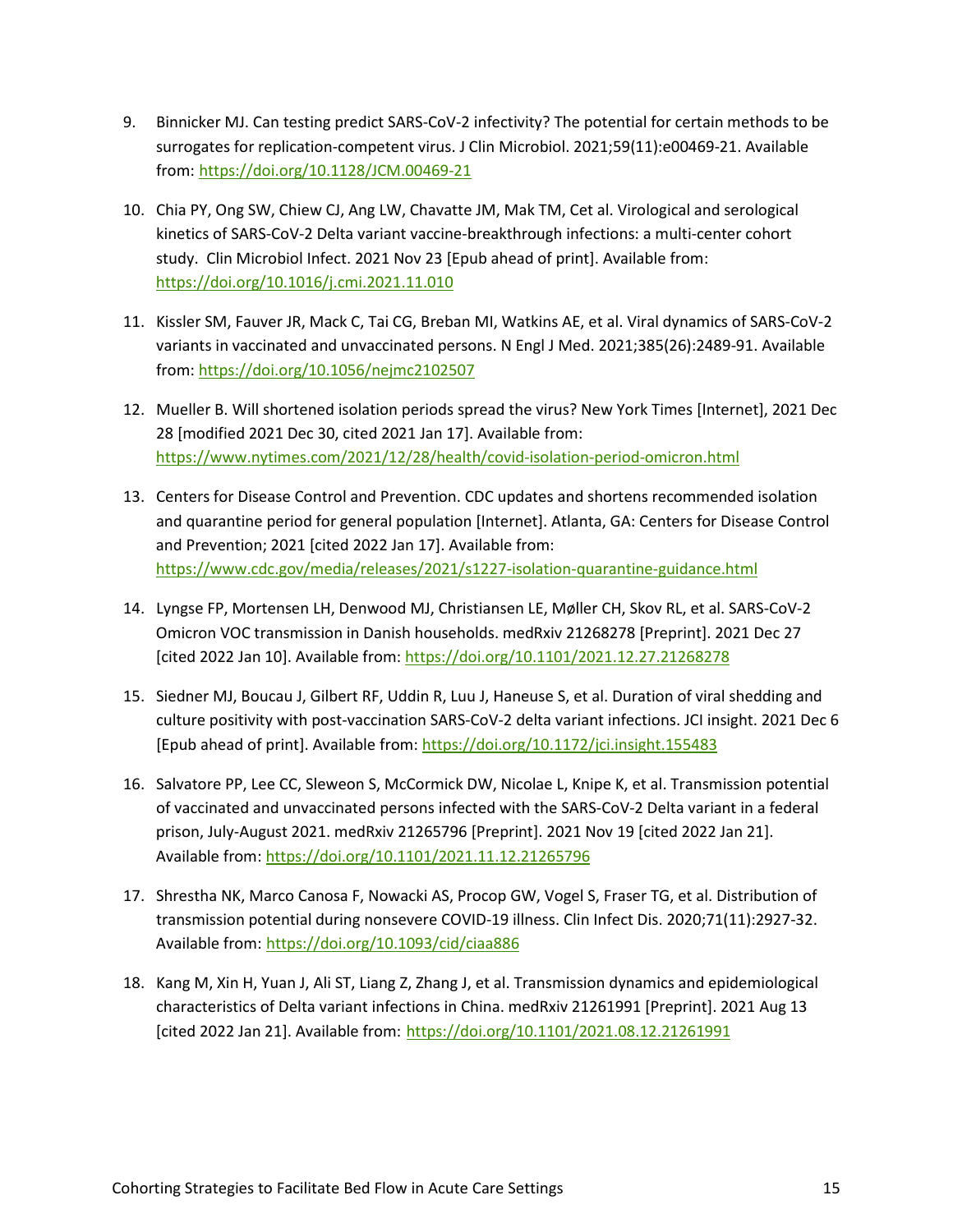- 19. Ontario Agency for Health Protection and Promotion (Public Health Ontario). Focus on: options for shortened quarantine period for asymptomatic close contacts [Internet]. Toronto, ON: Queen's Printer for Ontario; 2021 [cited 2022 Jan 17]. Available from: [https://www.publichealthontario.ca/-/media/documents/ncov/phm/2021/09/covid-19](https://www.publichealthontario.ca/-/media/documents/ncov/phm/2021/09/covid-19-shortened-quarantineoptions-asymptomatic.pdf?sc_lang=en) [shortened-quarantineoptions-asymptomatic.pdf?sc\\_lang=en](https://www.publichealthontario.ca/-/media/documents/ncov/phm/2021/09/covid-19-shortened-quarantineoptions-asymptomatic.pdf?sc_lang=en)
- 20. Ontario. Ministry of Health. COVID-19 fully vaccinated and previously positive individuals: case, contact and outbreak management interim guidance [Internet]. Version 3.0. Toronto, ON: Queen's Printer for Ontario; 2021 [cited 2022 Jan 17]. Available from: [https://www.health.gov.on.ca/en/pro/programs/publichealth/coronavirus/docs/contact\\_mngmt/](https://www.health.gov.on.ca/en/pro/programs/publichealth/coronavirus/docs/contact_mngmt/COVID-19_fully_vaccinated_interim_guidance.pdf) [COVID-19\\_fully\\_vaccinated\\_interim\\_guidance.pdf](https://www.health.gov.on.ca/en/pro/programs/publichealth/coronavirus/docs/contact_mngmt/COVID-19_fully_vaccinated_interim_guidance.pdf)
- 21. Public Health Agency of Canada. National case definition: coronavirus disease (COVID-19) [Internet]. Ottawa, ON: Government of Canada; 2021 [cited 2022 Jan 17]. Available from: [https://www.canada.ca/en/public-health/services/diseases/2019-novel-coronavirus](https://www.canada.ca/en/public-health/services/diseases/2019-novel-coronavirus-infection/health-professionals/national-case-definition.html#re)[infection/health-professionals/national-case-definition.html#re](https://www.canada.ca/en/public-health/services/diseases/2019-novel-coronavirus-infection/health-professionals/national-case-definition.html#re)
- 22. Centers for Disease Control and Prevention. Ending isolation and precautions for people with COVID-19: interim guidance [Internet]. Atlanta, GA: Centers for Disease Control and Prevention; 2022 [cited 2022 Jan 17]. Available from: [https://www.cdc.gov/coronavirus/2019](https://www.cdc.gov/coronavirus/2019-ncov/hcp/duration-isolation.html#:%7E:text=1%2D5)%20,Patients%20who%20have%20recovered%20from%20COVID%2D19%20can%20continue%20to,recovered%20and%20infectiousness%20is%20unlikely) [ncov/hcp/duration-isolation.html#:~:text=1%2D5\) ,Patients%20who%20have%20recovered%20](https://www.cdc.gov/coronavirus/2019-ncov/hcp/duration-isolation.html#:%7E:text=1%2D5)%20,Patients%20who%20have%20recovered%20from%20COVID%2D19%20can%20continue%20to,recovered%20and%20infectiousness%20is%20unlikely) [from%20COVID%2D19%20can%20continue%20to,recovered%20and%20infectiousness%20is%20](https://www.cdc.gov/coronavirus/2019-ncov/hcp/duration-isolation.html#:%7E:text=1%2D5)%20,Patients%20who%20have%20recovered%20from%20COVID%2D19%20can%20continue%20to,recovered%20and%20infectiousness%20is%20unlikely) [unlikely.](https://www.cdc.gov/coronavirus/2019-ncov/hcp/duration-isolation.html#:%7E:text=1%2D5)%20,Patients%20who%20have%20recovered%20from%20COVID%2D19%20can%20continue%20to,recovered%20and%20infectiousness%20is%20unlikely)
- 23. Lee JT, Hesse EM, Paulin HN, Datta D, Katz LS, Talwar A, et al. Clinical and laboratory findings in patients with potential severe acute respiratory syndrome coronavirus 2 (SARS-CoV-2) reinfection, May–July 2020. Clin Infect Dis. 2021;73(12):2217-25. Available from: <https://doi.org/10.1093/cid/ciab148>
- 24. Nicholson EG, Avadhanula V, Fragoso S, Stroh R, Ye X, Bond N, et al. SARS-CoV-2 re-infection versus prolonged shedding: a case series. Influenza Other Respir Viruses. 2021;15:691-6. Available from: <https://doi.org/10.1111/irv.12879>
- 25. Wang J, Kaperak C, Sato T, Sakuraba A. COVID-19 reinfection: a rapid systematic review of case reports and case series. J Investig Med. 2021;69:1253-5. Available from:
- 26. http://dx. doi.org/10.1136/jim-2021- 001853
- 27. Choudhary MC, Crain CR, Qiu X, Hanage W, Li JZ. Severe acute respiratory syndrome coronavirus 2 (SARS-CoV-2) sequence characteristics of coronavirus disease 2019 (COVID-19) persistence and reinfection. Clin Infect Dis. 2021 Apr 27 [Epub ahead of print]. Available from: [https://doi.org/10.1093/cid/ciabfofocus380](https://doi.org/10.1093/cid/ciab380)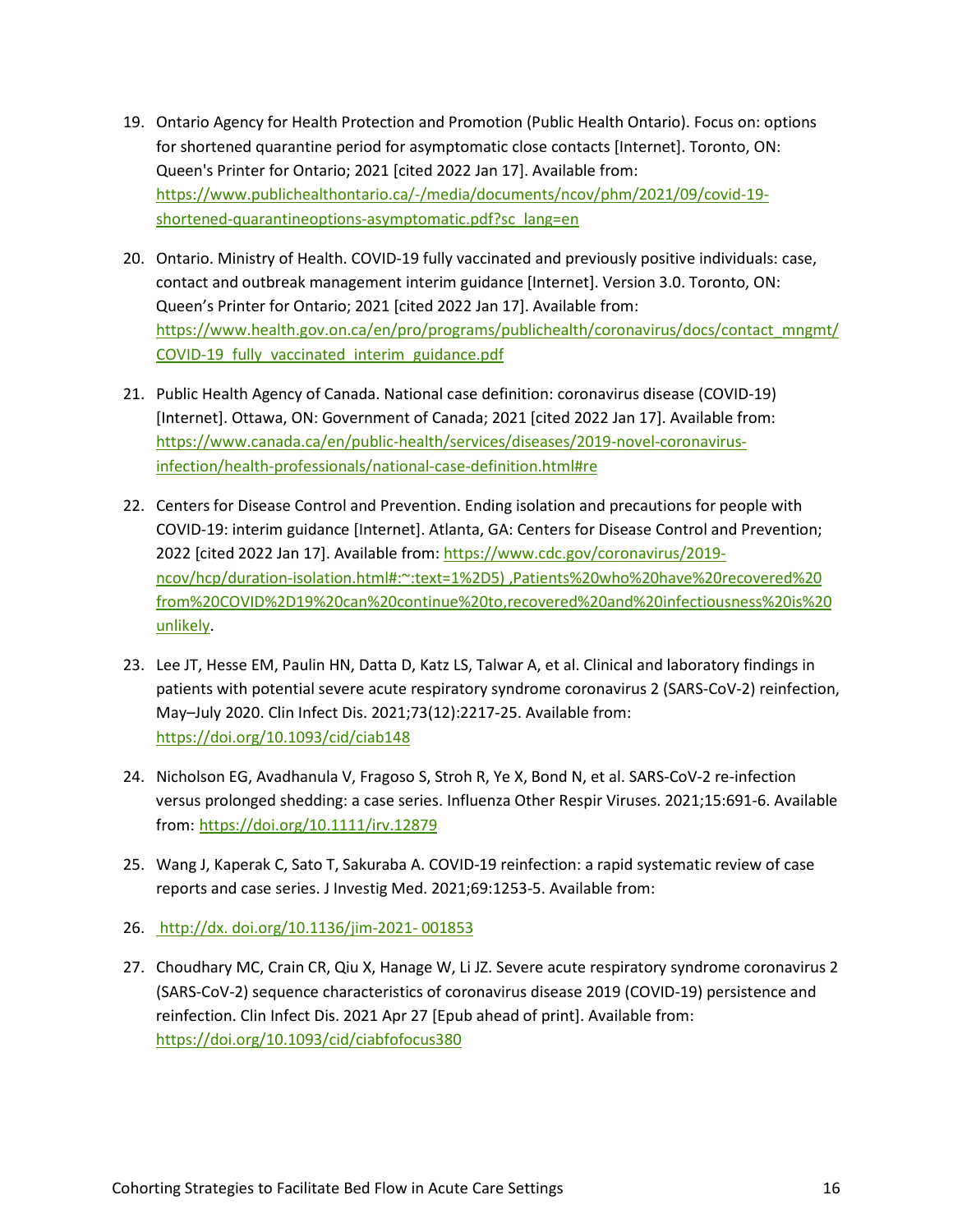- 28. United Kingdom. Health Security Agency. SARS-CoV-2 variants of concern and variants under investigation in England: technical briefing 31 [Internet]. London: Health Security Agency; 2021 [modified 2021 Dec 10; cited 2022 Jan 17]. Available from: [https://assets.publishing.service.gov.uk/government/uploads/system/uploads/attachment\\_data/](https://assets.publishing.service.gov.uk/government/uploads/system/uploads/attachment_data/file/1042367/technical_briefing-31-10-december-2021.pdf) [file/1042367/technical\\_briefing-31-10-december-2021.pdf](https://assets.publishing.service.gov.uk/government/uploads/system/uploads/attachment_data/file/1042367/technical_briefing-31-10-december-2021.pdf)
- 29. United Kingdom. Health Security Agency. SARS-CoV-2 variants of concern and variants under investigation in England: technical briefing 33 [Internet]. London: Health Security Agency; 2021 [modified 2021 Dec 23; cited 2022 Jan 17]. Available from: [https://assets.publishing.service.gov.uk/government/uploads/system/uploads/attachment\\_data/](https://assets.publishing.service.gov.uk/government/uploads/system/uploads/attachment_data/file/1043807/technical-briefing-33.pdf) [file/1043807/technical-briefing-33.pdf](https://assets.publishing.service.gov.uk/government/uploads/system/uploads/attachment_data/file/1043807/technical-briefing-33.pdf)
- 30. Brandal LT, MacDonald E, Veneti L, Ravlo T, Lange H, Naseer U, et al. Outbreak caused by the SARS-CoV-2 Omicron variant in Norway, November to December 2021. Euro Surveill. 2021;26(50):2101147. Available from: <https://doi.org/10.2807/1560-7917.es.2021.26.50.2101147>
- 31. Pulliam JR, van Schalkwyk C, Govender N, von Gottberg A, Cohen C, Groome MJ, et al. Increased risk of SARS-CoV-2 reinfection associated with emergence of the Omicron variant in South Africa. medRxiv 21266068 [Preprint]. 2021 Dec 02 [cited 2022 Jan 21]. Available from: <https://doi.org/10.1101/2021.11.11.21266068>
- 32. Goga A, Bekker LG, Garret N, Reddy T, Yende-Zuma N, Fairall L, et al. Breakthrough Covid-19 infections during periods of circulating Beta, Delta and Omicron variants of concern, among health care workers in the Sisonke Ad26. COV2. S vaccine trial, South Africa. medRxiv 21268171 [Preprint]. 2021 Dec 22 [cited 2022 Jan 21]. Available from: <https://doi.org/10.1101/2021.12.21.21268171>
- 33. Ontario Agency for Health Protection and Promotion (Public Health Ontario). Weekly epidemiological summary: COVID-19 lineage B.1.1.529 (Omicron) or S-gene target failure (SGTF) in Ontario: October 31, 2021 to December 29, 2021 [Internet]. Toronto, ON: Queen's Printer for Ontario; 2021 [cited 2022 Jan 17]. Available from: [https://www.publichealthontario.ca/-](https://www.publichealthontario.ca/-/media/documents/ncov/epi/covid-19-omicron-weekly-epi-summary.pdf?sc_lang=en) [/media/documents/ncov/epi/covid-19-omicron-weekly-epi-summary.pdf?sc\\_lang=en](https://www.publichealthontario.ca/-/media/documents/ncov/epi/covid-19-omicron-weekly-epi-summary.pdf?sc_lang=en)
- 34. Khan K, Karim F, Cele S, San JE, Lustig G, Tegally H, et al. Omicron infection enhances neutralizing immunity against the Delta variant. medRxiv 21268439 [Preprint]. 2021 Dec 27 [cited 2022 Jan 21]. Available from: <https://doi.org/10.1101/2021.12.27.21268439>